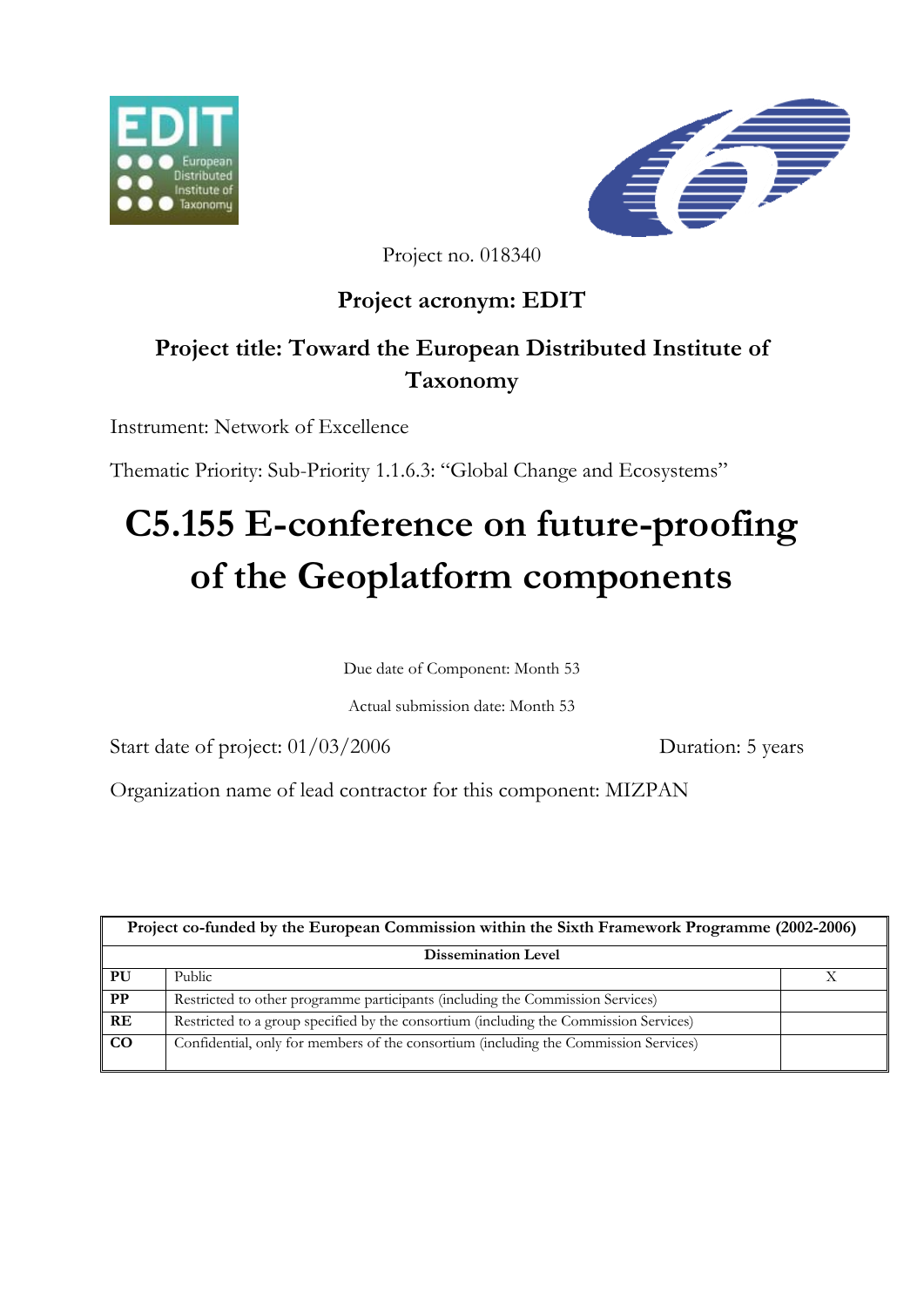This report is based on the e-meeting (Chatzy talk) that took place on the 29<sup>th</sup> of July 2010 as well as e-mail correspondence from EDIT Geo developers mailing list. It was compiled by Marcin Gąsior (MIZPAN) with a generous input from the e-meeting participants: Patricia Mergen (RMCA), James Davy (NBGB), Franck Theeten (RMCA), Andreas Müller (BGBM), Andreas Kohlbecker (BGBM).

#### **Raised issues:**

- Overview of the current state of development in the Geotools
- Overview the components still to do:
	- MapViewer version 3
	- Map REST Services version 3
	- Mirroring of GeoPlatform server
- Specific technical issues, bugs etc.
- Work planning and documenting

#### **MapViewer version 3**

- Consequently to the moving of the map viewer from CSIC (where the server hosting the services was hacked) to Belgium, some of the modules do not work entirely properly for the moment. Unfortunately the Servr at CSIC was hacked before they could transfer the latest version to RMCA and some code was lost. RMCA could only use an earlier version of the code provided by Pere Roca Ristol (the lead developer of the MapViewer). While partially completed many of the features in the development version did not yet work properly. The known configuration of the software and the library files required by the MapViewer were deleted, and therefore needed to be re-established. These issues along with the completion of features, resolving bugs, and compatibility problems are a cause of some delay in the MapViewer's release. That aside, many of the issues have already been resolved and development is making good progress.
- The layout of the interface will be improved when all the features of the previous version are functional. For now new functionalities will not be added.
- Cleaning the code is the major issue of MapViewer.
	- o There are at least 500 files of an unknown usage and origin which make debugging somewhat confusing.
	- o It was suggested to conduct the cleaning on the test server first to avoid any malfunctioning of the GeoServices. Old versions or test files finally not used in production will be kept as back-up in case of need to go back to them. The production server to be used for mirroring will just have the minimum files necessary to run properly.
- Extensive use of JavaScript makes the compatibility of the MapViewer with several browsers difficult. Within the timeframe of the project, complete browser independency will be difficult to achieve. There will be a warning that the system has been tested on Mozilla Firefox (version x.x.x) ,and although we strive for browser independency, we can at the moment not guaranty that it would work bug free on other browsers. .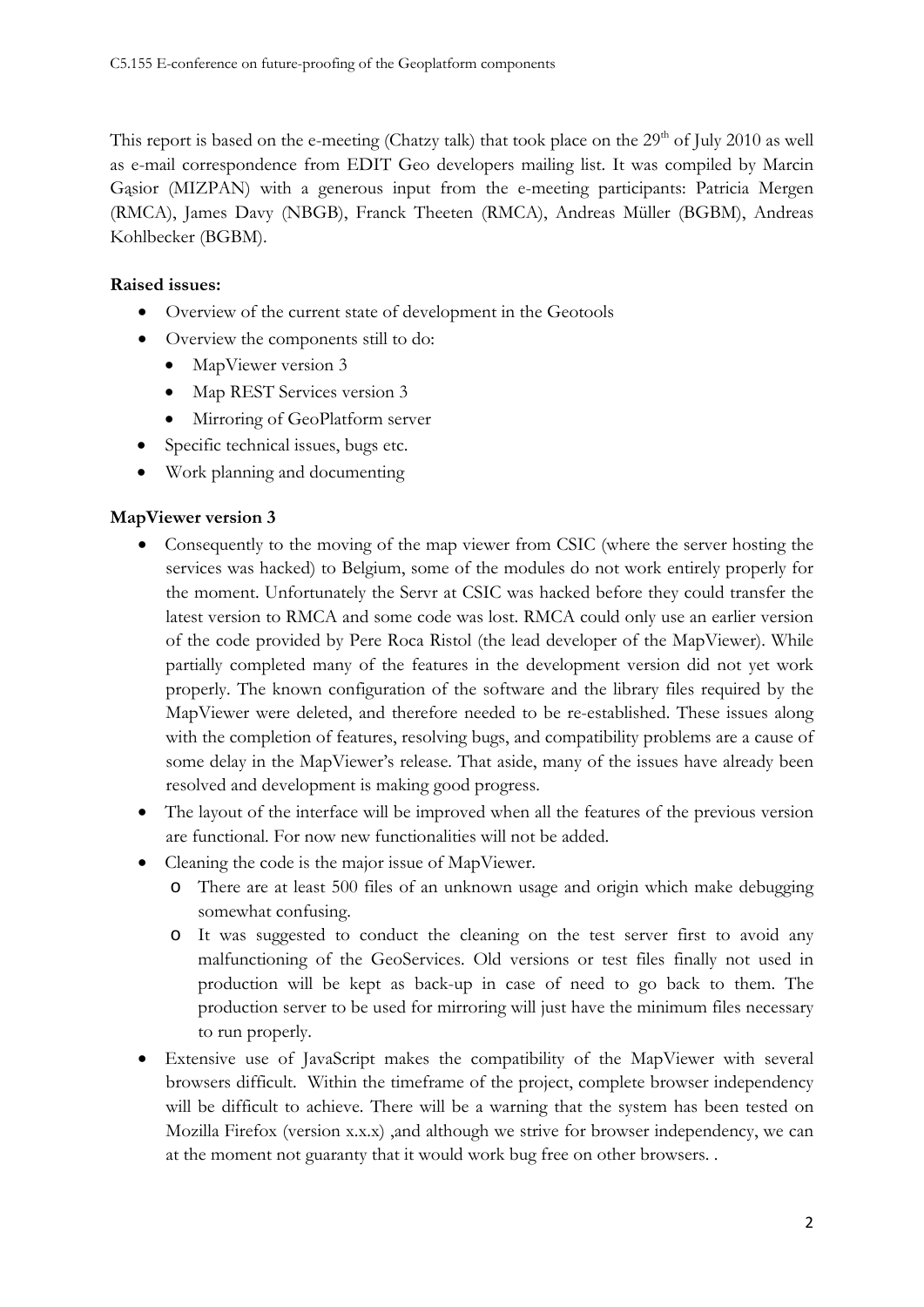- The important concern is the production of SLD files (OpenLayers style), that works with the REST services but not with the MapViewer.
	- o It was suggested to use the REST service functionality for the MapViewer. However, this modification implies a major change of the low level architecture of the MapViewer and is not solution to implement before the end of EDIT (will be placed in the sustainability plan after EDIT).

#### **Geo REST Services version 3**

- The Geo REST Services are considered as still underdeveloped and at the same time more frequently used than the MapViewer, including by the users outside EDIT
- The new functionality to use user defined Shapefiles (the possibility to upload a Shapefile via the REST Service) is highly required and will be implemented with the release of version 3.
- It was requested to enable showing point and area data at the same time in the REST Services.
	- o It was suggested to join point.php and areas.php scripts.

This will be tested in the framework with the African Plant exemplar groups in EDIT. A meeting is scheduled for August with representatives of the exemplar groups at the National Botanical Garden in Belgium.

#### **Mirroring of GeoPlatform server**

- The load balancing will be implemented. Issues internal to the structure of the institutions involved have slightly delayed the progress on implementing the load balancing. Functional mirrors are however installed.
	- o It was pointed out that a script performing this task should be installed on a specific DNS server (with Internet connection independent from the portal and emergency power supply).
	- o It was suggested to install the image of the server in Madrid (where it previously operated) and then test a load balancer
	- o Possible technical solution were outlined: Bind the standard DNS in many Linux distributions; Apache proxy balancer

#### **Documentation and tasks tracing**

- It was decided to increase the usage of TRAC system ([http://dev.e](http://dev.e-taxonomy.eu/trac/about)[taxonomy.eu/trac/about\)](http://dev.e-taxonomy.eu/trac/about) to facilitate tasks, bugs and requests management as well as to document the progress. The access to the trac system is login and password protected. It can be granted by requesting an EDIT CSSO login with the proper access rights. The trac system is specifically meant for the developer community to work collaboratively on the EDIT components.
- Three groups of tickets in main areas were created:
	- o MapViewer: <https://dev.e-taxonomy.eu/trac/milestone/Map%20Viewer%203.x>
	- o Geo REST Services: <https://dev.e-taxonomy.eu/trac/milestone/Geo%20REST%20services%20v3>
	- o Geo Mirroring Service: